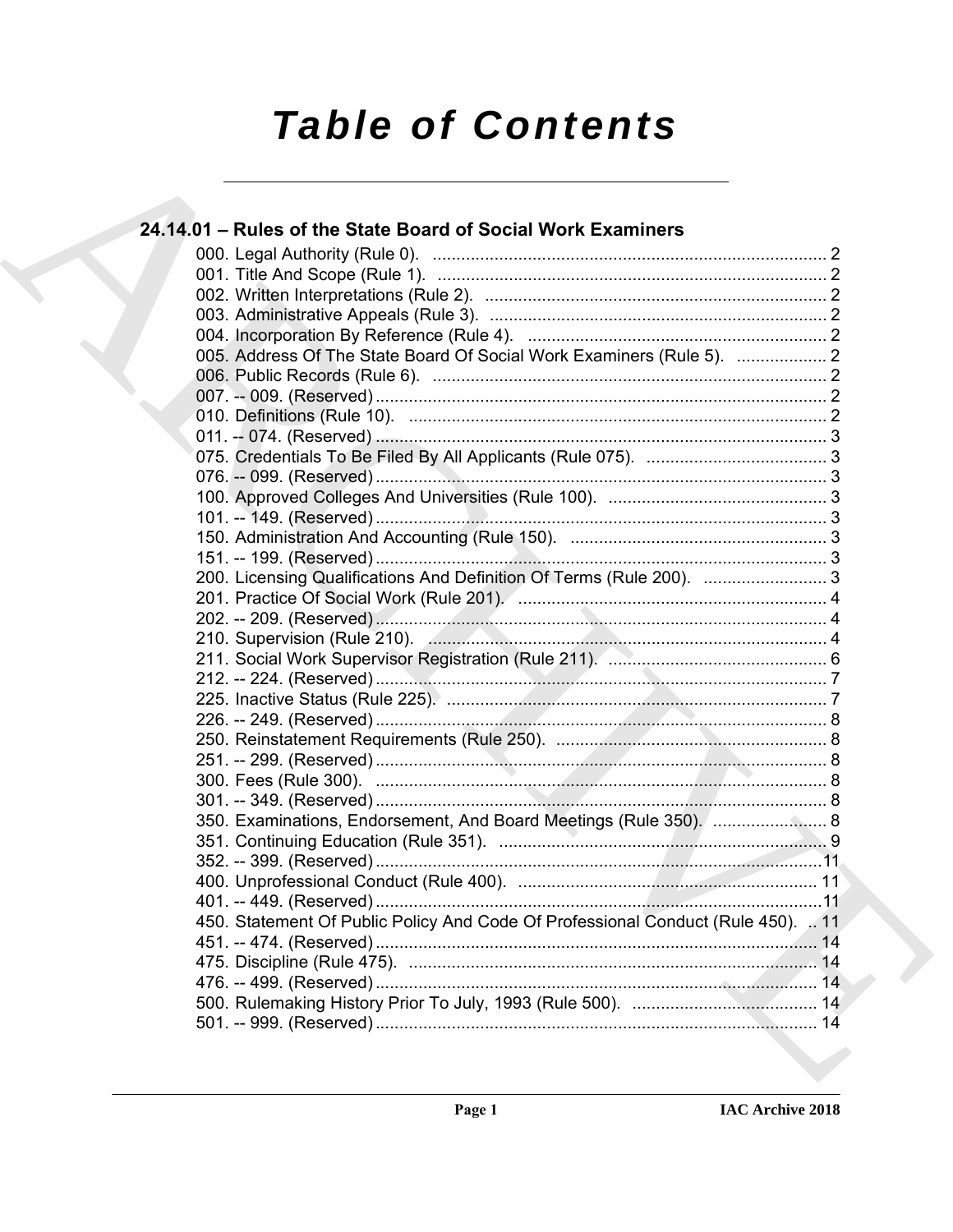#### **IDAPA 24 TITLE 14 CHAPTER 01**

#### **24.14.01 – RULES OF THE STATE BOARD OF SOCIAL WORK EXAMINERS**

#### <span id="page-1-19"></span><span id="page-1-1"></span><span id="page-1-0"></span>**000. LEGAL AUTHORITY (RULE 0).**

These rules are hereby prescribed and established pursuant to the authority vested in the State Board of Social Work Examiners by the provisions of Section 54-3204, Idaho Code. (7-1-93)

#### <span id="page-1-21"></span><span id="page-1-2"></span>**001. TITLE AND SCOPE (RULE 1).**

These rules shall be cited as IDAPA 24.14.01, "Rules of the State Board of Social Work Examiners." (7-1-93)

#### <span id="page-1-22"></span><span id="page-1-3"></span>**002. WRITTEN INTERPRETATIONS (RULE 2).**

The board may have written statements which pertain to the interpretation of the rules of this chapter. Such interpretations, if any, are available for public inspection and copying at cost in the main office of the Bureau of Occupational Licenses. (7-1-93) Occupational Licenses.

#### <span id="page-1-11"></span><span id="page-1-4"></span>**003. ADMINISTRATIVE APPEALS (RULE 3).**

Administrative Appeals shall be governed by the Administrative Procedure Act, Title 67, Chapter 52, Idaho Code. (3-13-02)

<span id="page-1-18"></span><span id="page-1-5"></span>**004. INCORPORATION BY REFERENCE (RULE 4).**

These rules do not incorporate by reference any document other than those sections of Idaho Code so referenced. (3-13-02)

#### <span id="page-1-10"></span><span id="page-1-6"></span>**005. ADDRESS OF THE STATE BOARD OF SOCIAL WORK EXAMINERS (RULE 5).**

**[CH](mailto:swo@ibol.idaho.gov)APTER 01**<br> **CHAPTER OF THE STATE BOARD OF SOCIAL WORK EXAMINERS**<br>
THE LACTIONTY (RULE B), and provain to the ambienty vended in the Star Dort of Social Work<br>
THE AND SCOPE (RULE H).<br>
THE AND SCOPE (RULE H).<br>
THE AND SC The office of the State Board of Social Work Examiners is located within the Bureau of Occupational Licenses, 700 W. State Street, Boise, Idaho 83702. The Bureau is open between the hours of 8:00 a.m. and 5:00 p.m. each day except Saturdays, Sundays and holidays. The telephone number of the Board is (208) 334-3233. The Board's fax number is (208) 334-3945. The Board's e-mail address is swo@ibol.idaho.gov. The Board's official website is http:// www.ibol.idaho.gov. (4-11-06)

#### <span id="page-1-20"></span><span id="page-1-7"></span>**006. PUBLIC RECORDS (RULE 6).**

The records associated with the State Board of Social Work Examiners are subject to the provisions of the Idaho Public Records Act. Title 74, Chapter 1, Idaho Code. (3-13-02)

#### <span id="page-1-8"></span>**007. -- 009. (RESERVED)**

#### <span id="page-1-9"></span>**010. DEFINITIONS (RULE 10).**

<span id="page-1-15"></span><span id="page-1-14"></span><span id="page-1-13"></span><span id="page-1-12"></span>**01. Board**. The State Board of Social Work Examiners as prescribed in Section 54-3202, Idaho Code. (7-1-93)

**02. Bureau**. The Bureau means the Bureau of Occupational Licenses, as prescribed in Sections 54- 3204 and 67-2602, Idaho Code. (3-13-02)

**03. Psychotherapy**. Treatment methods using a specialized, formal interaction between a Clinical Social Worker and an individual, couple, family, or group in which a therapeutic relationship is established, maintained, or sustained to understand unconscious processes, intrapersonal, interpersonal, and psychosocial dynamics, and the diagnosis and treatment of mental, emotional, and behavioral disorders, conditions, and addictions.  $(3-20-04)$ 

<span id="page-1-16"></span>**04.** Relative. For the purposes of these rules, a relative is a person's spouse, parent, child, or sibling, so of whether the relation is by blood, through marriage, or by law. (4-4-13) regardless of whether the relation is by blood, through marriage, or by law.

<span id="page-1-17"></span>**05. Supportive Counseling**. Supportive counseling by a social worker means a method used by social workers to assist individuals, couples, families, and groups in learning how to solve problems and make decisions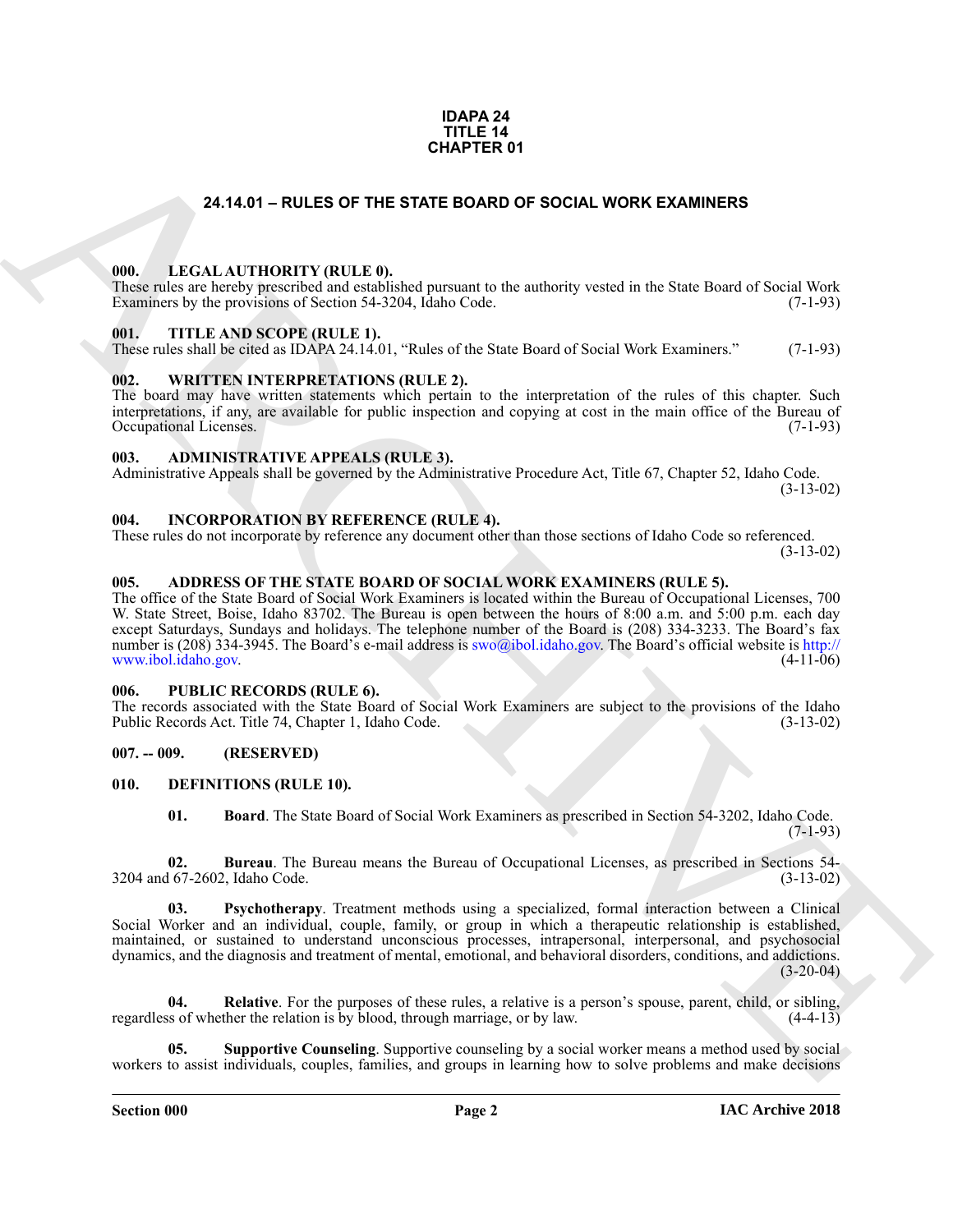about personal, health, social, educational, vocational, financial, and other interpersonal concerns. This help in the maintenance of adaptive patterns is done in the interview through reassurance, advice giving, information providing, and pointing out client strengths and resources. Supportive counseling does not seek to reach unconscious material.  $(3-20-04)$ 

#### <span id="page-2-0"></span>**011. -- 074. (RESERVED)**

#### <span id="page-2-12"></span><span id="page-2-1"></span>**075. CREDENTIALS TO BE FILED BY ALL APPLICANTS (RULE 075).**

<span id="page-2-14"></span>**Completed Application**. An application shall be completed by all applicants for licensure upon a y the State Board of Social Work Examiners. (3-30-07) form prescribed by the State Board of Social Work Examiners.

<span id="page-2-15"></span>**02. Official Documents**. All applicants shall arrange for official documents including transcripts to be transmitted by the registrars of the educational institutions or official custodian of documents, directly to the board.  $(3-30-07)$ 

<span id="page-2-13"></span>**03. Applications on File**. Applications on file with the Board for a period in excess of two (2) years from the date of receipt by the Bureau shall be terminated unless good cause is demonstrated to the Board. (3-30-07)

#### <span id="page-2-2"></span>**076. -- 099. (RESERVED)**

#### <span id="page-2-11"></span><span id="page-2-3"></span>**100. APPROVED COLLEGES AND UNIVERSITIES (RULE 100).**

Any college, university, or school of social work that is accredited or is a candidate for accreditation by the Northwest Commission on Colleges and Universities or any similar accrediting body, and that offers a social work program that is accredited by the Council on Social Work Education (CSWE) or that is otherwise approved by the Board. The social work program must be a recognizable, coherent organizational entity within the institution. (3-29-12)

#### <span id="page-2-4"></span>**101. -- 149. (RESERVED)**

#### <span id="page-2-8"></span><span id="page-2-5"></span>**150. ADMINISTRATION AND ACCOUNTING (RULE 150).**

<span id="page-2-9"></span>The disposition of receipts and expenses for administering the terms and provisions of this Act shall be duly appropriated in the following manner: (7-1-93)

Beaution Concernsional Licensis<br>
Analysis and showing the state of the state of the state of the state of the state of the state of the state of the state<br>
and provide the state of the state of the state of the state of t **01. Board Shall Contract with the Bureau of Occupational Licenses**. The board shall contract with the Bureau of Occupational Licenses for administrative, investigative, legal, fiscal and clerical responsibilities, for appropriation and accountability of all fees obtained under the terms and provisions of this Act, for issuing licenses to qualified applicants upon approval by the board and for any other duties so prescribed by the contract. (5-3-03)

<span id="page-2-10"></span>**02. Reimbursement of Board Members**. Board members shall be entitled to reimbursement for actual expenses incurred as long as such expenses are deemed necessary and prudent and are approved by the Board.

(5-3-03)

### <span id="page-2-6"></span>**151. -- 199. (RESERVED)**

### <span id="page-2-16"></span><span id="page-2-7"></span>**200. LICENSING QUALIFICATIONS AND DEFINITION OF TERMS (RULE 200).**

All applicants for licensing under the Social Work Licensing Act must meet the minimum qualifications as set forth by this act.  $(7-1-93)$ 

<span id="page-2-19"></span>**01. Good Moral Character**. "Good moral character" is defined by the board as that behavior exhibited on the part of an applicant which is in conformity with the Social Work Code of Professional Conduct and within the  $\lim$  limits of state law. (5-3-03)

<span id="page-2-17"></span>**02. Application for Licensure**. Application for licensure must be made to the Board of Social Work Examiners on forms provided by the Bureau of Occupational Licenses. (7-1-93)

<span id="page-2-18"></span>**03. Educational Requirements**. Educational requirements must be verified by submission of official transcripts from the educational institution directly to the Bureau of Occupational Licenses. (5-3-03)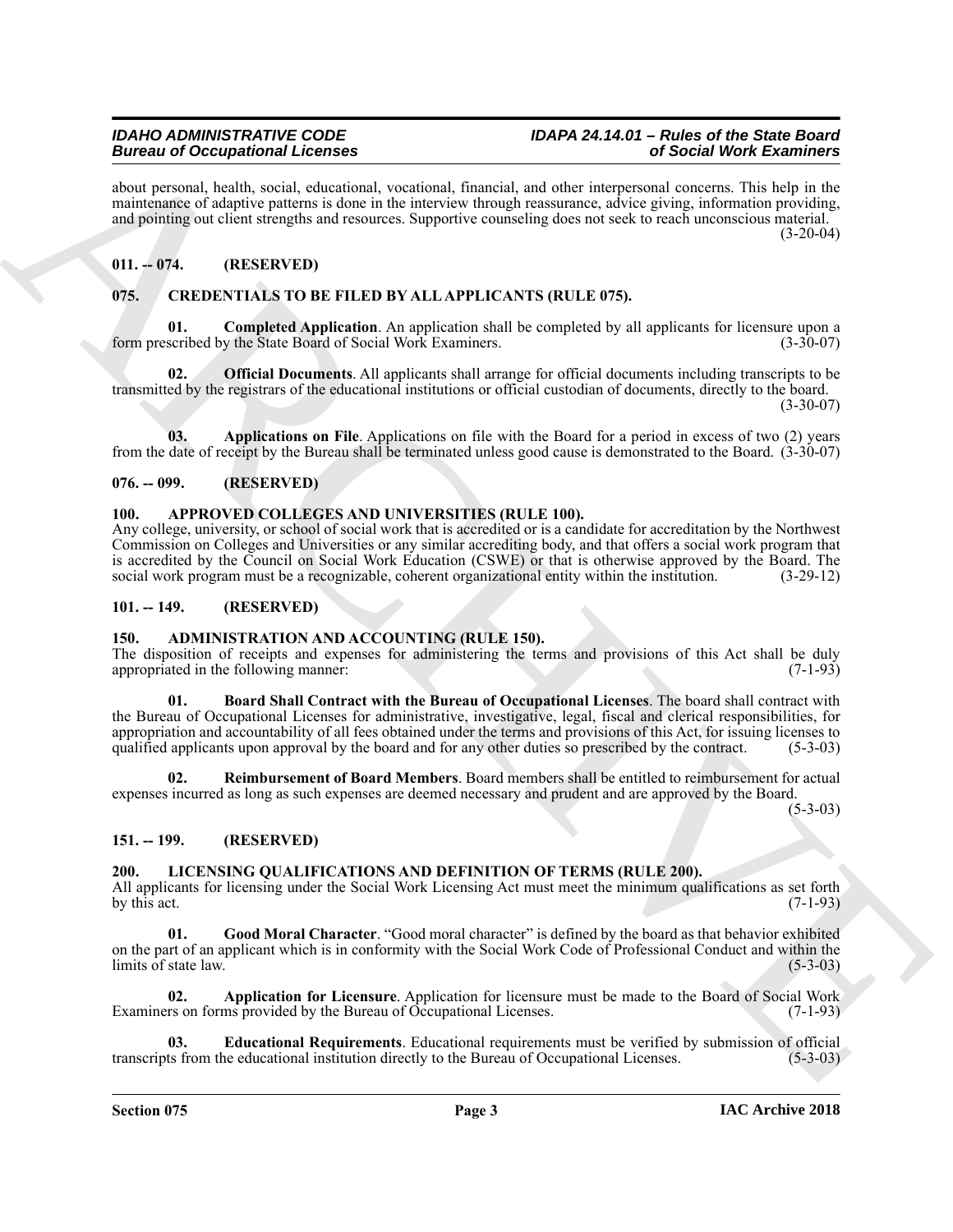#### <span id="page-3-3"></span><span id="page-3-0"></span>**201. PRACTICE OF SOCIAL WORK (RULE 201).**

<span id="page-3-8"></span><span id="page-3-4"></span>**01. Baccalaureate Social Work**. The application of social work theory, knowledge, methods, and ethics to restore or enhance social or psychosocial functioning of individuals, couples, families, groups, organizations, and communities. Baccalaureate social work is a generalist practice that includes assessment, planning, intervention, evaluation, case management, information and referral, supportive counseling, supervision, and consultation with clients. Baccalaureate social work also includes advocacy, education, community organization, and the development, implementation and administration of policies, programs, and activities. Bachelor level social workers are prohibited from performing psychotherapy. Baccalaureate social work can include independent practice, but not private practice. (4-4-13)

Borrow of Occupational Leonies<br>
241. PRACTIC OF OCULA UNIX (RULL 201).<br>
241. PRACTIC OF OCULA UNIX (RULL 201).<br>
241. PRACTIC OF OCULA UNIX (RULL 201).<br>
241. Background and Schwarz Schill West The application of studies an **02. Master's Social Work**. The application of social work theory, knowledge, methods and ethics, and the professional use of self to restore or enhance social, psychosocial or biopsychosocial functioning of individuals, couples, families, groups, organizations, and communities. Master's social work requires the application of specialized knowledge and advanced practice skills in the areas of assessment, treatment planning, implementation and evaluation, case management, information and referral, supportive counseling, supervision and consultation with clients, advocacy, teaching, research, community organization, and the development, implementation, and administration of policies, programs, and activities. Master level social workers who do not hold clinical licensure may provide psychotherapy only under the supervision of a licensed clinical social worker, psychologist, or psychiatrist and in accordance with an approved supervision plan. Master's social work can include independent practice, but not private practice.

<span id="page-3-5"></span>**03. Clinical Social Work**. The practice of clinical social work is a specialty within the practice of master's social work and requires the application of specialized clinical knowledge and advanced clinical skills in the areas of assessment, diagnosis, and treatment of mental, emotional, and behavioral disorders, conditions and addictions. Clinical social work is based on knowledge and theory of psychosocial development, behavior, psychopathology, motivation, interpersonal relationships, environmental stress, social systems, and cultural diversity, with particular attention to person-in-environment. It shares with all social work practice the goal of enhancement and maintenance of psychosocial functioning of individuals, families, and small groups. Clinical social work includes, but is not limited to, individual, couples, family and group psychotherapy, and includes independent and private practice. (3-20-04)

<span id="page-3-7"></span>**04. Independent Practice of Social Work**. As defined in Section 54-3207, Idaho Code, independent practice is that practice in which an individual who, wholly or in part, practices social work autonomously with total responsibility for such independent practice. (4-4-13)

<span id="page-3-9"></span>**05. Private Practice of Social Work**. As defined in Section 54-3207, Idaho Code, is that independent practice in which an individual sets up and maintains responsibility for the contractual conditions of payment with clients, agencies, or institutions. (5-3-03) clients, agencies, or institutions.

<span id="page-3-6"></span>**06. Employment of a Social Worker**. A social worker employed directly by a physician, psychologist or other social worker, or by a public or private agency, institution, hospital, nursing home, rehabilitation center, or any similar facility, is not to be considered within the definition of an independent practitioner. Furthermore, a social worker who contracts with an agency or institution that assumes full responsibility for and supervises the services provided to clients is not considered to be a private practitioner. (5-3-03) provided to clients is not considered to be a private practitioner.

#### <span id="page-3-1"></span>**202. -- 209. (RESERVED)**

#### <span id="page-3-10"></span><span id="page-3-2"></span>**210. SUPERVISION (RULE 210).**

<span id="page-3-11"></span>**01. Generally Applicable Supervision Requirements**. All supervised experience, as set forth in this section, must meet the following requirements: (4-4-13)

**a.** Supervision must be consultative-teaching supervision which is directed toward enhancement and ment of the individual's social work values, knowledge, methods, and techniques. (4-4-13) improvement of the individual's social work values, knowledge, methods, and techniques.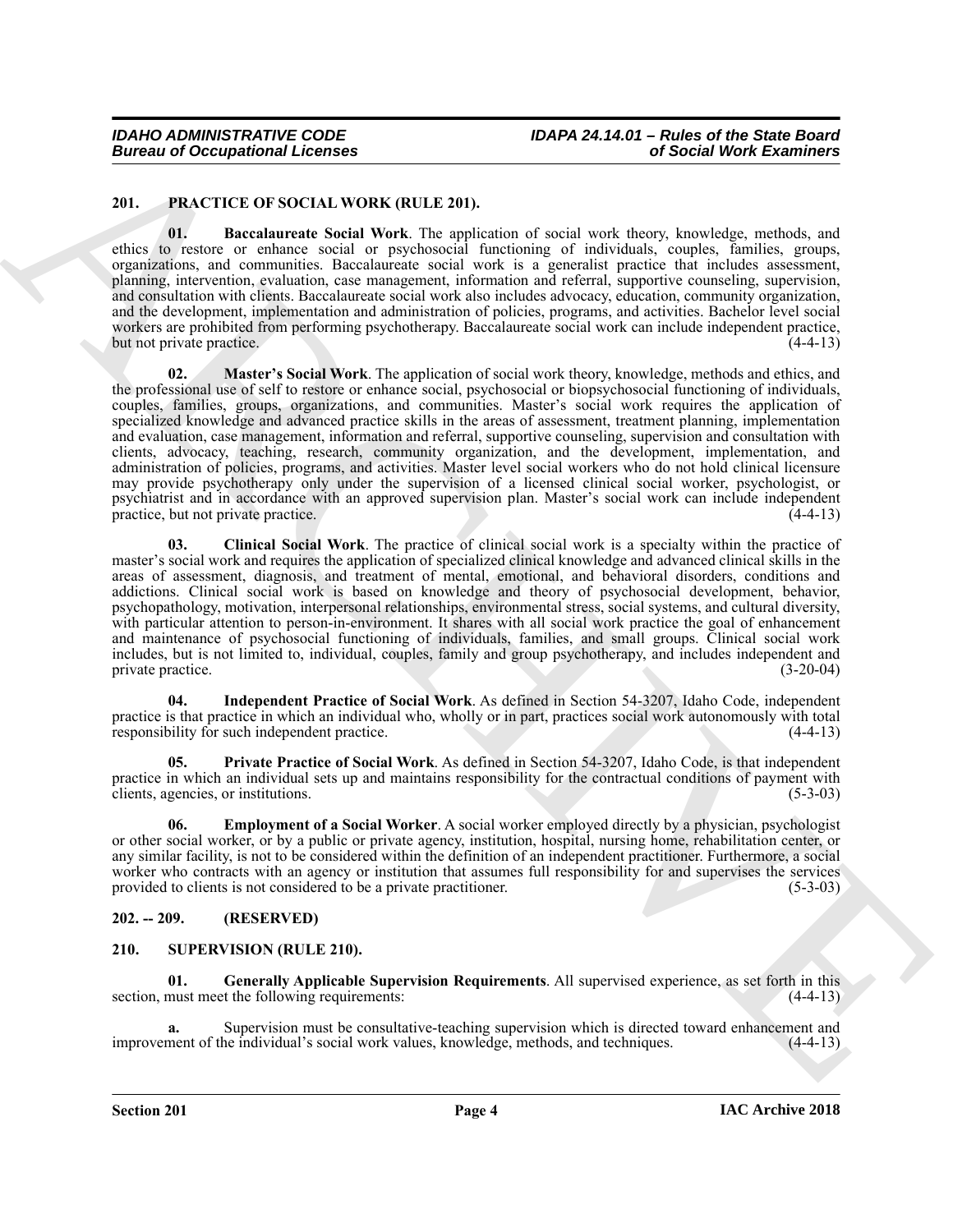**b.** A minimum of one hundred (100) hours of the required supervision must be face-to-face contact supervision and must occur on a regular and on-going basis. (4-4-13) with the supervisor and must occur on a regular and on-going basis.

i. A supervisee may count in full all time in a supervisory session where the ratio of supervisor to supervisees does not exceed one (1) supervisor to two (2) social workers. All one hundred (100) hours may be earned in such a one (1) to two (2) setting.  $(4-4-13)$ 

Bureau of Occupation Attention Control in the space of the random space of Sichari West Exercise<br>
with the upper local manner of the bureau of the space of the random space of the random space of the space of the space of ii. Group supervision may count for no more than fifty (50) hours of face-to-face contact. Group supervision may count only where the ratio of supervisor to supervisees does not exceed one (1) supervisor to six (6) supervisees, and the allowable countable time shall be prorated by the following formula: total session minutes divided by total supervisees, multiplied by two (2) equals the maximum allowable countable time per supervisee for the session. i.e. a supervisee attending a one (1) hour group supervisory session consisting of six (6) supervisees shall<br>be allowed twenty (20) minutes of group supervision credit (60 minutes/6 supervisees  $x 2 = 20$  minu be allowed twenty (20) minutes of group supervision credit (60 minutes/6 supervisees x  $\overline{2} = 20$  minutes).

<span id="page-4-1"></span>**02. Pursuing Licensure As Independent Practitioners**. Requirements for supervision of reate or master's social workers pursuing licensure as independent practitioners. (4-4-13) baccalaureate or master's social workers pursuing licensure as independent practitioners.

**a.** Develop a plan for supervision that must be reviewed and approved by a designated Board member prior to commencement of supervision. (4-4-13)

**b.** Complete a minimum of three thousand (3,000) hours of supervised social work experience. The hours shall be accumulated in not less than two (2) years but in not more than five (5) years unless an extension is approved by the Board for good cause shown. (4-4-13) approved by the Board for good cause shown.

Supervision must be provided by a qualified and experienced licensed social worker with a current anding and approved to pursue independent practice. license in good standing and approved to pursue independent practice.

For a baccalaureate social worker the supervisor must hold a license at the baccalaureate, masters, or clinical level. (4-4-13)

ii. For a masters social worker the supervisor must hold a license at the masters, or clinical level.  $(4-4-13)$ 

iii. Prior to a change in supervisors, the supervisee must notify the Board and the change must be approved by a designated member of the Board prior to the commencement of supervision by the new supervisor.

 $(4-4-13)$ 

<span id="page-4-0"></span>iv. The supervisee may not have more than two (2) supervisors at any given time. (4-4-13)

**03. Pursuing Licensure As Clinical Social Worker**. Requirements for supervision of master's social workers pursuing licensure as clinical social worker. (4-4-13)

**a.** Develop a plan for supervision that must be reviewed and approved by a designated Board member commencement of supervision. (4-4-13) prior to commencement of supervision.

**b.** Complete a minimum of three thousand (3,000) hours of supervised social work experience focused on clinical social work. The hours shall be accumulated in not less than two (2) years but in not more than five (5) years unless an extension is approved by the Board for good cause shown. The hours shall also meet the following: (4-4-13) following: (4-4-13)

i. One thousand seven hundred fifty (1,750) hours of direct client contact involving treatment in clinical social work as defined; and (4-4-13)

ii. One thousand two hundred fifty (1,250) hours involving assessment, diagnosis, and other clinical social work as defined.

**c.** Fifty percent (50%) of supervised experience must be provided by a licensed clinical social worker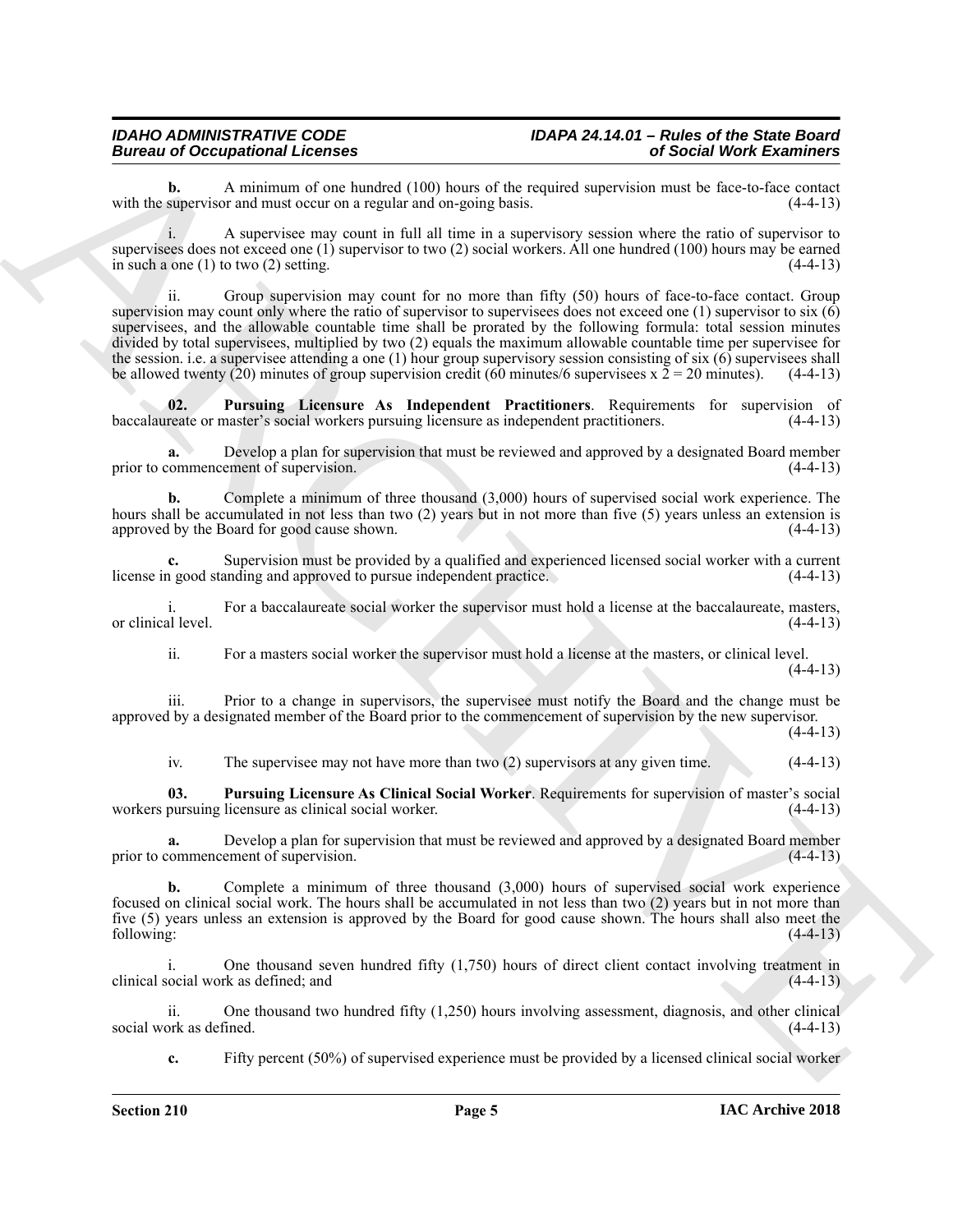Beautiful decreases and the set of the set of the set of the set of the set of the set of the set of the set of the set of the set of the set of the set of the set of the set of the set of the set of the set of the set of registered as a supervisor pursuant to Section 211 of these rules. The remaining fifty percent (50%) of supervision may be provided by one or more of the following: may be provided by one or more of the following: i. A licensed clinical social worker who is registered as a supervisor pursuant to Section 211;  $(4-4-13)$ ii. A licensed clinical psychologist; (4-4-13) iii. A person licensed to practice medicine and surgery who practices in the area of psychiatry;  $(4-4-13)$ iv. A licensed clinical professional counselor registered as a supervisor by the Idaho Licensing Board of Professional Counselors and Marriage and Family Therapists; or v. A licensed marriage and family therapist registered as a supervisor by the Idaho Licensing Board of Professional Counselors and Marriage and Family Therapists. **d.** Prior to a change in supervisors, the supervisee must notify the Board and the change must be approved by a designated member of the Board prior to the commencement of supervision by the new supervisor.  $(4-4-13)$ **e.** The supervisee may not have more than two (2) supervisors at any given time.  $(4-4-13)$ **04. Out-of-State Supervised Experience**. The Board may consider supervised experience obtained outside the state of Idaho submitted for Idaho licensure purposes. Such experience, whether already obtained or planned to be obtained, must be included in the plan for supervision and reviewed and approved by a designated Board member. (4-4-13) **a.** Supervised experience must be provided by one or more of the following: (4-4-13) i. A licensed clinical social worker; (4-4-13) ii. A licensed clinical professional counselor; (4-4-13) iii. A licensed marriage and family therapist; (4-4-13) iv. A licensed clinical psychologist; or (4-4-13) v. A person licensed to practice medicine and surgery who practices in the area of psychiatry.  $(4-4-13)$ 

<span id="page-5-2"></span>**b.** Supervised experience provided by an individual other than a licensed clinical social worker may only satisfy a maximum of fifty percent  $(50\%)$  of the required hours.  $(4-4-13)$ 

**c.** Previous supervised experience must have been obtained within the five year period preceding the submission of the plan for supervision and must have been obtained in compliance with the law and rules of the state in which the experience was obtained. (4-4-13)

**d.** Prior to a change in supervisors, the supervisee must notify the Board and the change must be approved by a designated member of the Board prior to the commencement of supervision by the new supervisor.  $(4-4-13)$ 

<span id="page-5-1"></span>**e.** The applicant must meet the other requirements of supervised practice as set forth in these rules.  $(4-4-13)$ 

#### <span id="page-5-0"></span>**211. SOCIAL WORK SUPERVISOR REGISTRATION (RULE 211).**

Idaho licensed social workers shall be registered with the Board in order to provide postgraduate supervision for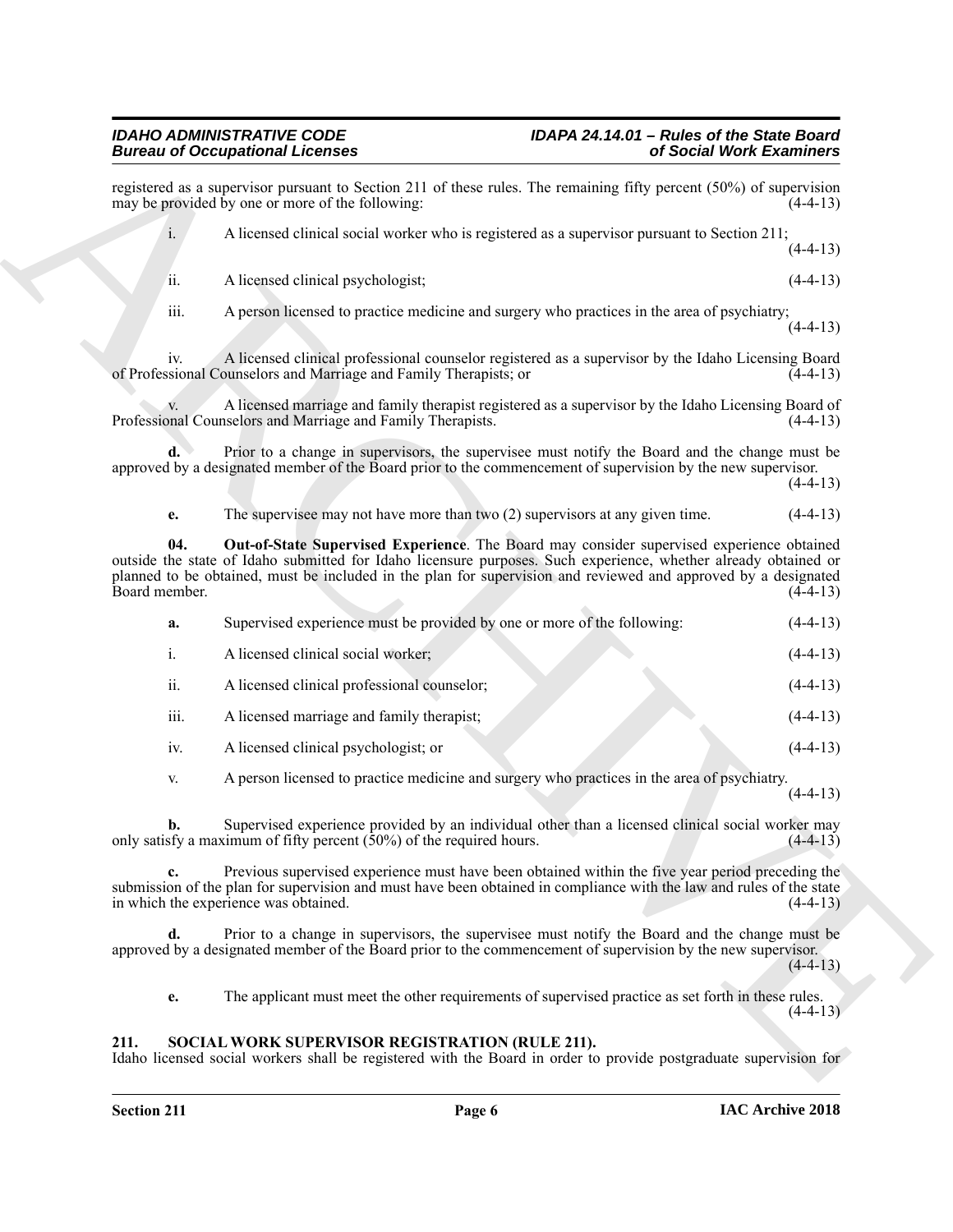# *IDAHO ADMINISTRATIVE CODE IDAPA 24.14.01 – Rules of the State Board*

those individuals in Idaho pursuing licensure as a clinical social worker. (3-20-14)

<span id="page-6-7"></span>**01. Requirements for Registration**. (3-14-05)

**a.** Document at least two-years' experience as a licensed clinical social worker. (3-20-14)

**b.** Have not been the subject of any disciplinary action for five (5) years prior to application for fion.  $(3-14-05)$ registration. (3-14-05)

Document fifteen (15) contact hours of education in clinical supervisor training as approved by the Board, or if previously registered as a supervisor with the Board, document six (6) hours of education in advanced supervisor training as approved by the Board. (4-4-13)

<span id="page-6-5"></span>**02. Registration**. A supervisor applicant shall submit to the Bureau a completed application form as approved by the board. (3-14-05)

**a.** Upon receipt of a completed application verifying compliance with the requirements for registration as a supervisor, the applicant shall be registered as a supervisor. (3-14-05)

<span id="page-6-6"></span>**b.** A supervisor's registration shall remain valid only so long as the individual's clinical social worker license remains current and in good standing. (4-4-13)

Bureau of Occupations I Leonards<br>
those and these properties of the stress of the stress of the stress of the stress of the stress of the stress of the stress of the stress of the stress of the stress of the stress of the **03. Renewal**. Subject to the conditions in Paragraph 211.03.c., a supervisor's registration is valid for a term of five (5) years. To renew a supervisor registration, the registered supervisor must submit to the Board a complete application for registration renewal on forms approved by the Board and meet the following requirements:  $(4-4-13)$ 

**a.** Hold an active Idaho clinical social worker license which has not been subject to discipline and is current and in good standing; and (4-4-13)

**b.** Document six (6) hours of continuing education in advanced supervisor training as approved by the Board and completed within the previous five  $(5)$  years. (4-4-13)

**c.** For supervisors registered prior to the effective date of this rule subsection 211.03., the following requirements and conditions apply:  $(4-4-13)$ renewal requirements and conditions apply:

i. A registered supervisor who has been registered for at least five (5) years prior to July 1, 2013 must submit a complete application for registration renewal and meet the renewal requirements by July 1, 2015. (4-4-13)

ii. A registered supervisor who has been registered for less than five (5) years prior to July 1, 2013 must submit a complete application for registration renewal and meet the renewal requirements by July 1, 2017.

<span id="page-6-0"></span>**212. -- 224. (RESERVED)**

#### <span id="page-6-2"></span><span id="page-6-1"></span>**225. INACTIVE STATUS (RULE 225).**

**01. Request for Inactive Status**. Each person requesting an inactive status must submit a written request and pay the inactive license fee. (4-4-13)

<span id="page-6-4"></span><span id="page-6-3"></span>**02. Inactive License Status**. (4-9-09)

**a.** All continuing education requirements will be waived for any year or portion thereof that a licensee maintains an inactive license and is not actively practicing or supervising in Idaho (4-9-09)

**b.** Inactive license renewal notices and licenses will be marked "Inactive." (4-9-09)

 $(4-4-13)$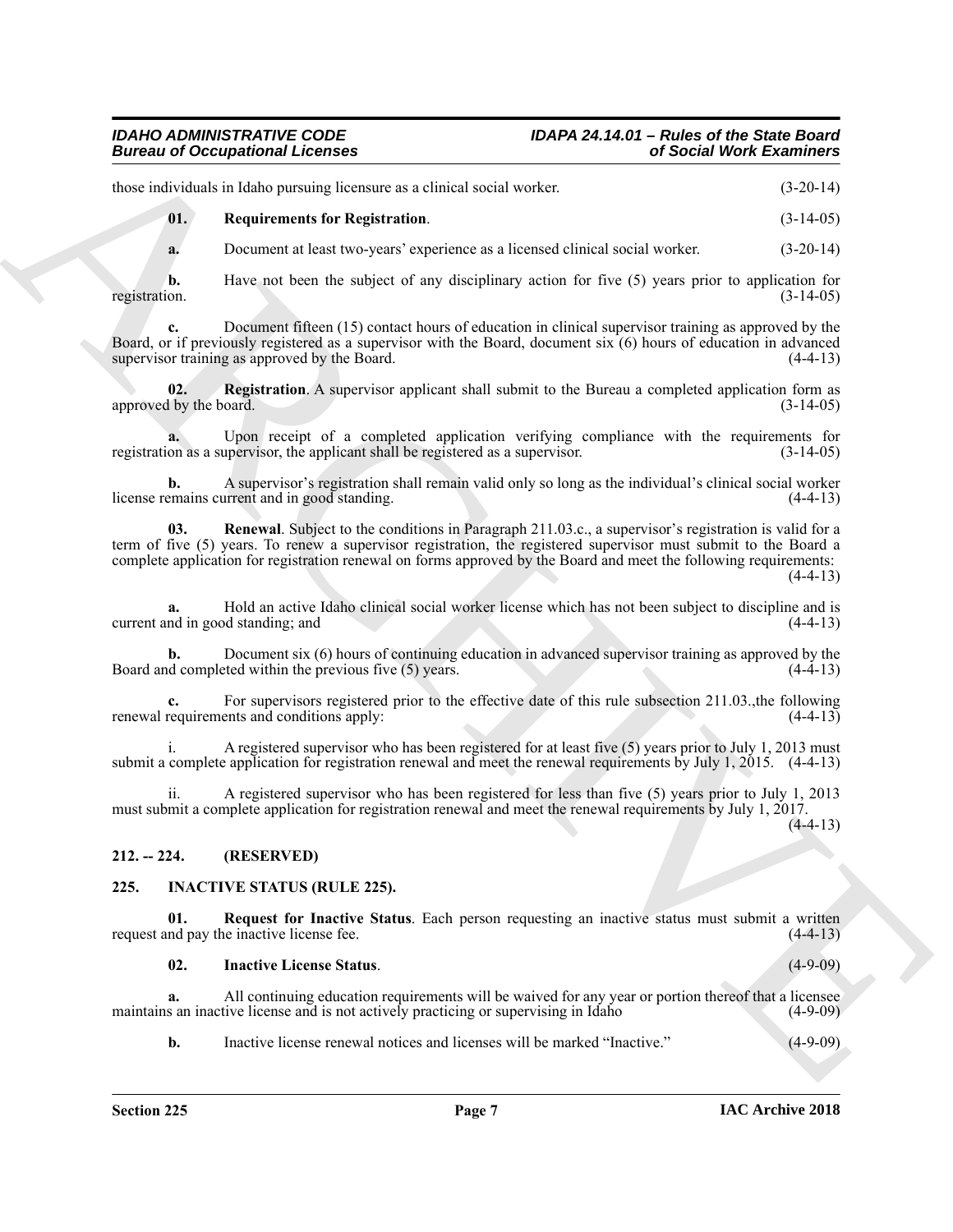# *IDAHO ADMINISTRATIVE CODE IDAPA 24.14.01 – Rules of the State Board*

When the licensee desires active status, he must show acceptable fulfillment of continuing education requirements for the previous twelve (12) months and submit a fee equivalent to the difference between the inactive and active renewal fee. (4-9-09)

| Licensees shall not practice in Idaho while on inactive status. |  |
|-----------------------------------------------------------------|--|
|                                                                 |  |

#### <span id="page-7-0"></span>**226. -- 249. (RESERVED)**

#### <span id="page-7-16"></span><span id="page-7-1"></span>**250. REINSTATEMENT REQUIREMENTS (RULE 250).**

The Bureau shall cancel all licenses that have expired for failure to renew. The Bureau of Occupational Licenses may reinstate said licenses in accordance with the requirements of Section 67-2614, Idaho Code. (5-3-03)

#### <span id="page-7-2"></span>**251. -- 299. (RESERVED)**

<span id="page-7-9"></span><span id="page-7-3"></span>**300. FEES (RULE 300).**

To administer and carry out the provisions of this Act, the following fees are established: (7-1-93)

<span id="page-7-11"></span>**01. Application and Original License Fee**. Application and Original License Fee for licensed clinical social worker or licensed masters social worker or licensed social worker - seventy dollars (\$70). (4-6-15)

<span id="page-7-13"></span>**02. Examination Fee**. Examination fee will be set by the Board in concordance with the testing service (7-1-93) fees.  $(7-1-93)$ 

**03. Endorsement and License Fee**. Endorsement and License Fee for licensed clinical social worker or licensed masters social worker or licensed social worker - ninety dollars (\$90). (4-6-15)

- <span id="page-7-15"></span><span id="page-7-12"></span>**04. Renewal Fee**. Renewal Fee: (7-1-93)
- Bureau of Occupational Licenses<br>
Survey (hence  $\alpha$ ) and the lowest delay relay, relay, and the maximization of Such West Elementary<br>
delay, and the lowest delay relay of the lowest delay and solvential is the equivalence **a.** Licensed Clinical Social Worker -- Ninety dollars (\$90). (4-6-15) **b.** Licensed Masters Social Worker -- Eighty dollars (\$80). (4-6-15) **c.** Licensed Social Worker -- Eighty dollars (\$80). (4-6-15)
	- **d.** Inactive Licensed Clinical Social Worker -- Forty-five dollars (\$45). (4-6-15)
	- **e.** Inactive Licensed Masters Social Worker -- Forty dollars (\$40). (4-6-15)
	- **f.** Inactive Licensed Social Worker -- Forty dollars (\$40). (4-6-15)
	- **05. Reinstatement Fee**. Reinstatement fees in accordance with Section 67-2614, Idaho Code. (7-1-93)

<span id="page-7-14"></span><span id="page-7-10"></span>**06. All Fees Under This Act Are Non-Refundable**. All fees under this Act are non-refundable.

(7-1-93)

#### <span id="page-7-4"></span>**301. -- 349. (RESERVED)**

#### <span id="page-7-6"></span><span id="page-7-5"></span>**350. EXAMINATIONS, ENDORSEMENT, AND BOARD MEETINGS (RULE 350).**

Applications for examination may be reviewed and approved by a designated Board member upon determination that the applicant meets the qualifications for examination. Approval to sit for examination does not obligate the Board to issue a license if it is later determined that the applicant does not meet the requirements for licensure. (4-4-13)

<span id="page-7-7"></span>**01. Board Meetings**. Board meetings will be held at least three (3) times each year at such times and places as the board deems necessary. (5-3-03)

<span id="page-7-8"></span>**Exam.** The Board approves the uniform, nationally standardized examination of the Association of Social Work Boards (ASWB) as the Idaho licensure examination. (4-4-13)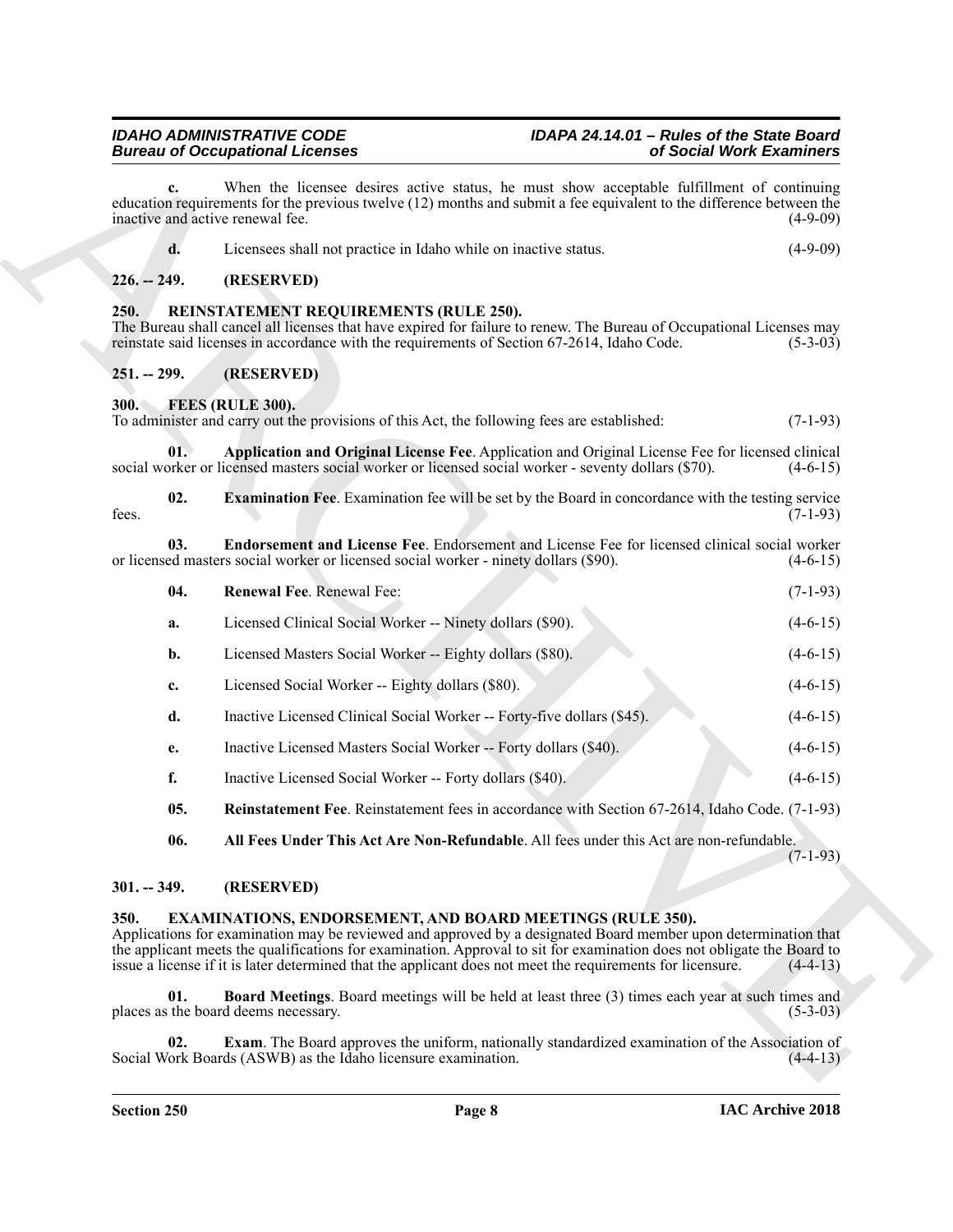**a.** Bachelor level candidates shall be required to successfully pass the bachelor's examination.

(4-2-08)

**b.** Masters level candidates shall be required to successfully pass the master's examination. (4-2-08)

<span id="page-8-5"></span><span id="page-8-3"></span>**c.** Clinical level candidates shall be required to successfully pass the clinical examination. (5-3-03)

**03. Dates of Exams**. Examination at all levels of social work licensing will be conducted on dates established for national administration. (7-1-93)

**04. Graduation Date to Qualify for Exam**. Candidates for examination who can satisfy the board that they will be graduating at the end of the spring, summer or fall terms of any given year, may qualify for examination immediately preceding the date of graduation. (4-4-13)

<span id="page-8-4"></span>**05. Endorsement**. The Board may grant a license to any person who submits a completed application approved by the Board together with the required fees and who: (5-3-03) on a form approved by the Board together with the required fees and who:

**a.** Holds a current, active social work license, at the level for which a license is being sought, issued by the authorized regulatory entity in another state or country, the certification of which must be received directly by the Board from the issuing agency; and (3-20-04)

**b.** Has not been disciplined within the last five (5) years, had a license revoked, suspended, restricted, or otherwise sanctioned by any regulatory entity and has never voluntarily surrendered a license; and (5-3-03)

**c.** Is of good moral character and has not been convicted, found guilty, or received a withheld judgment or suspended sentence for any felony; and (5-3-03)

**d.** Has successfully passed an examination, as referenced in Subsection 350.02, or an examination provided by the Professional Examination Service (PES) at the clinical social worker and social worker level or the<br>Education Testing Service (ETS) examination; and (5-3-03) Education Testing Service (ETS) examination; and

**e.** Has certified under oath to abide by the laws and rules governing the practice of social work in Idaho and the code of professional conduct. (5-3-03)

#### <span id="page-8-0"></span>**351. CONTINUING EDUCATION (RULE 351).**

#### <span id="page-8-2"></span><span id="page-8-1"></span>**01. Continuing Education Requirements**. (7-1-95)

**a.** Continuing education is required for renewal at all levels of social work licensure in Idaho. The board may, upon application, waive the requirements of this rule in cases involving illness or unusual circumstances interfering with the licensee's ability to practice or inability to conform to the rules. (3-20-04)

**b.** The completion of a minimum of twenty (20) continuing education (CE) hours annually is required to renew each licensure level. (5-3-03) (5-3-03)

Bureau of Occupational Licenses<br>
Bureau of Occupational Licenses<br>
Bureau of Controllino shall be required to accountably pass the straight of some<br>  $\mu$ . Distribute local lines to controllino shall be required to accounta **c.** Compliance with the continuing education (CE) requirements for licensees shall be reported annually. A continuing education course taken in any renewal year, but not claimed for CE credit in that year, may be utilized for credit in the following renewal year. (5-3-03)

**d.** Each licensed social worker shall complete and return to the Bureau a Board approved continuing education report form as part of the annual renewal of licenses. (5-3-03)

Licensees will maintain documentation verifying CE attendance and curriculum for a period of four cumentation will be subject to audit by the board. (5-3-03) (4) years. This documentation will be subject to audit by the board.

**f.** Licensees shall not be required to comply with this requirement during the first year in which they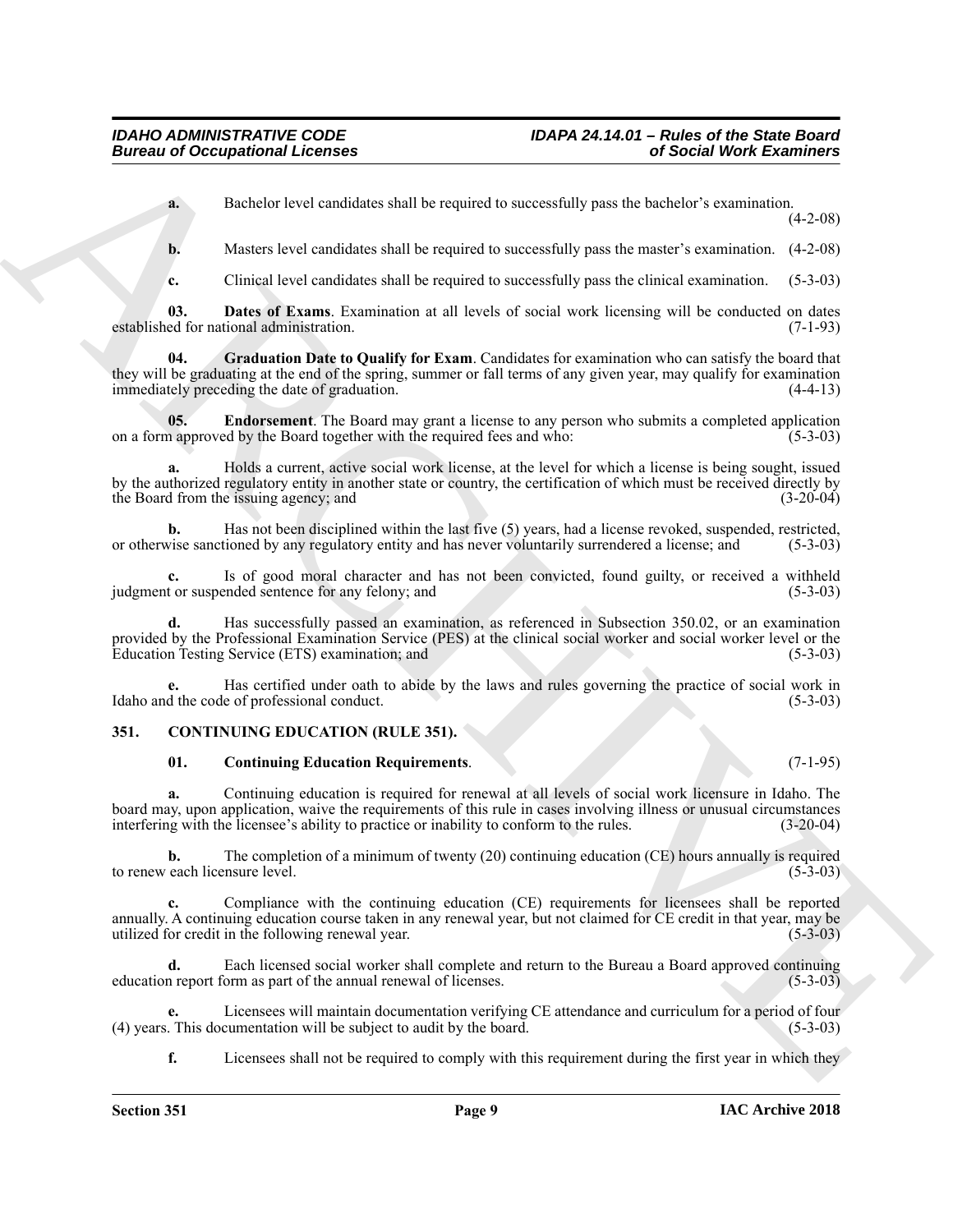become licensed under the social work act. (5-3-03)

**g.** One (1) continuing education hour shall equal one (1) clock hour. (7-1-95)

**h.** Courses that are part of the curriculum of a university, college or other educational institution shall be allotted CE credit at the rate of fifteen (15) CE hours for each semester hour or ten (10) CE hours for each quarter hour of school credit awarded. (7-1-95) hour of school credit awarded.

**i.** No more than ten (10) continuing education hours may be obtained from category II. (7-1-95)

**j.** As part of the required hours of continuing education, all licensees must complete at least one (1) hour of training every year in professional ethics. (3-20-04)

**k.** Applications for reinstatement of a cancelled license shall include documented proof of meeting the continuing education requirements for the previous twelve (12) months. The requirement for professional ethics training shall continue during any period of cancellation. (3-20-04)

#### <span id="page-9-0"></span>**02. Categories of Continuing Education**. (7-1-95)

Bureau of Occupations of Lebenson<br>
Level and the state of the state of the state of the state of the state of the state of the state of the state of the state of the state of the state of the state of the state of the sta **a.** Category I. Category I includes formally organized learning events, ideally involving face-to-face interaction with a teacher for the purpose of accomplishing specific learning objectives. Courses, workshops, conferences, practice oriented seminars, staff development and training activities coordinated and/or taught by approved and recognized educators also are included in this category. Because of our geographic location and sparse population, closed circuit T.V., video and audio tapes, internet based courses, and correspondence courses may be substituted for face-to-face contact if the course is interactive or requires an examination. (3-14-05)

**b.** Category II. Category II consists of a variety of self-directed professional study activities and growth experiences. Examples include making an initial presentation on professional issues or programs, teaching a course for the first time, presenting a lecture or conducting a workshop for the first time, editing or writing professional books or articles, and conducting professional research. (3-20-04)

**c.** The subject matter of all approved continuing education shall be germane to the practice of social work as defined in Section 54-3202, Idaho Code, and may include the specialties of Marriage and Family Therapy, Psychiatry, Psychiatric Nursing, or Psychology. (3-14-05)

<span id="page-9-1"></span>

| 03. | <b>Continuing Education Sources.</b> |  |  | $(7-1-95)$ |
|-----|--------------------------------------|--|--|------------|
|-----|--------------------------------------|--|--|------------|

**a.** Continuing education course providers shall include: (5-3-03)

i. Professional Associations. Continuing education hours may be obtained by participating in activities sponsored by or approved by professional associations including but not limited to the Idaho Chapter of the National Association of Social Workers, Idaho Society for Clinical Social Workers. The professional association shall certify the number of clock hours of educational content in each sponsored or approved activity. (5-3-03)

ii. Educational Institutions. Continuing education hours may be obtained by completing coursework not below your level of licensing or by participating in continuing education programs sponsored by or approved by educational institutions accredited by a regional body recognized by the Council on Post Secondary Accreditation. The educational institution shall certify the number of clock hours of educational content in each sponsored or approved program. (7-1-95) approved program.

iii. Government Agencies, Schools and Hospitals. Continuing education hours may be obtained by participating in in-service training, courses or workshops sponsored by federal, state, or local government agencies, public school systems and licensed hospitals. The provider shall certify the number of clock hours of educational content in each approved activity. (7-1-95)

Private social service agencies and other entities. Continuing education hours may be obtained by participating in continuing education programs sponsored by agencies or entities who regularly provide social work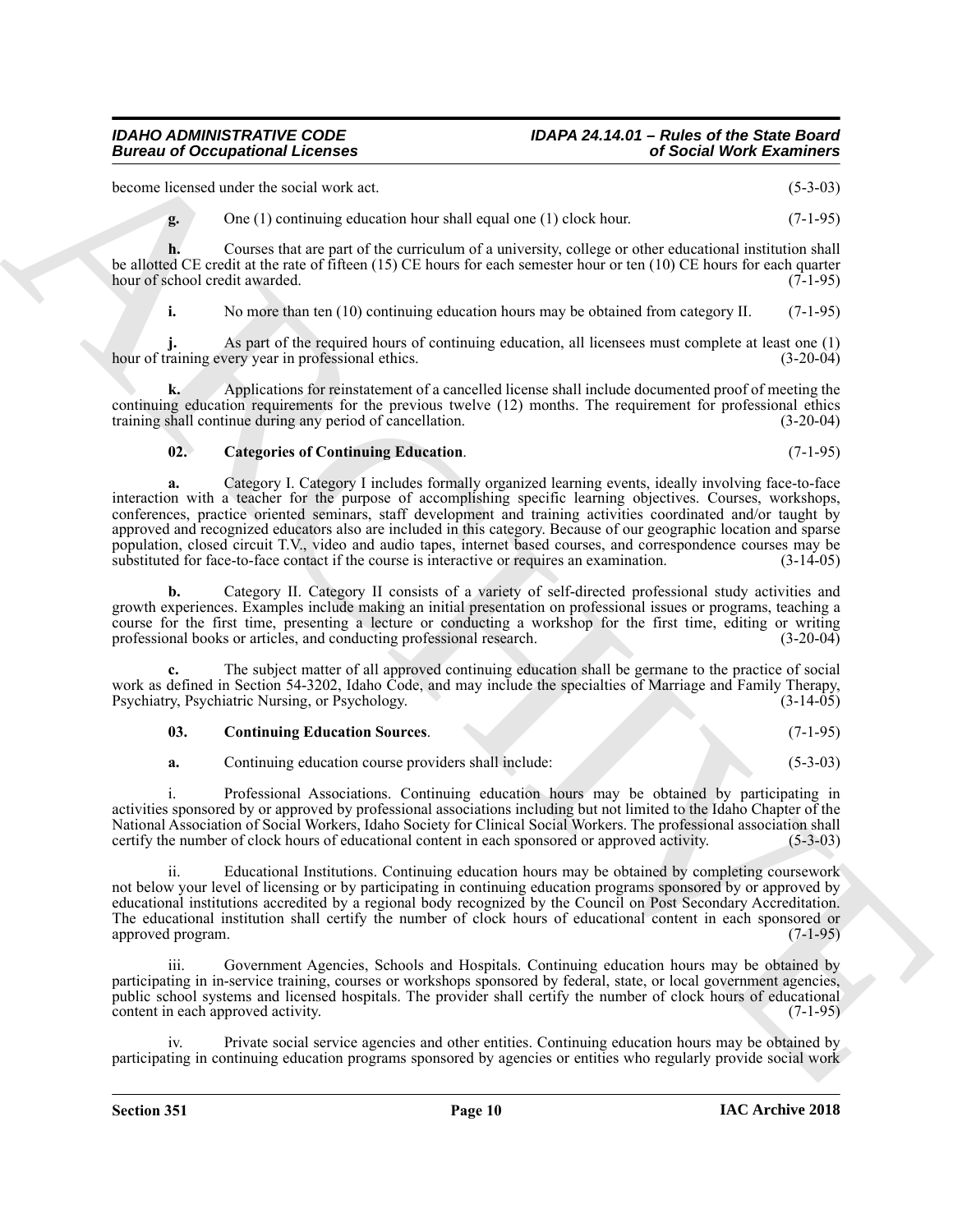services. The provider shall certify the number of clock hours of educational content in each approved activity.  $(3-20-04)$ 

Bureau of Occupations I Leonics<br>
There were total User Marchines with the same of the same of the same of the same of the same of the same of the same of the same of the same of the same of the same of the same of the sam **b.** All continuing education hours must be relevant to the profession of social work at the individual's particular level of social work licensure. The presenter's level of education must be at the licensee's level or above. Continuing education for clinical licensees must be clinical in nature except that five (5) hours each year may be nonclinical but shall be germane to the practice of social work. Final approval of acceptable programs rests with the Board. (3-20-04)

<span id="page-10-4"></span>**04. Documentation**. (7-1-95)

**a.** Each licensee shall maintain documentation verifying CE attendance and curriculum for a period of vears from the date of completion. This documentation will be subject to audit by the Board. (5-3-03) four (4) years from the date of completion. This documentation will be subject to audit by the Board.

**b.** Licensees shall attest, on their annual license renewal application, that they have satisfied the continuing education requirements. False attestation of satisfaction of the continuing education requirements on a renewal application shall subject the licensee to disciplinary action, including revocation. (5-3-03) renewal application shall subject the licensee to disciplinary action, including revocation.

**c.** Category I documents must be in the form of a certificate of attendance, a statement signed by the verifying participation in the activity, or an official transcript. (5-3-03) provider verifying participation in the activity, or an official transcript.

**d.** In the event a licensee fails to provide the Board with acceptable documentation of the hours o on the renewal application, the license will not be renewed. (7-1-95) attested to on the renewal application, the license will not be renewed.

**e.** Documented proof of meeting the continuing education requirement shall be in the form of a certificate or letter from the sponsoring entity that includes the title of the activity, the subject material covered, the dates and number of hours credited, and the presenter's full name and professional credentials. (5-3-03)

#### <span id="page-10-0"></span>**352. -- 399. (RESERVED)**

#### <span id="page-10-7"></span><span id="page-10-1"></span>**400. UNPROFESSIONAL CONDUCT (RULE 400).**

"Unprofessional conduct" is further defined as any violation of the Social Work Code of Professional Conduct. (7-1-93)

<span id="page-10-2"></span>**401. -- 449. (RESERVED)**

#### <span id="page-10-5"></span><span id="page-10-3"></span>**450. STATEMENT OF PUBLIC POLICY AND CODE OF PROFESSIONAL CONDUCT (RULE 450).**

The profession of social work is dedicated to serving people; the professional relationship between social workers and clients thus shall be governed by the highest moral and ethical values. The client is in a vulnerable role that extends beyond the time frame of actual services. In both social and professional interactions, this vulnerability shall be taken into consideration whether the person is currently or has been a client. Following is the Code of Professional Conduct: (5-24-95)

<span id="page-10-6"></span>**01. The Social Worker's Ethical Responsibility to Clients**. (7-1-93)

**a.** For the purpose of this Code of Professional Conduct, a client is anyone for whom the social worker provides social work services directly or indirectly through consultations, staffings, or supervision with other professionals. (7-1-93)

**b.** The social worker shall not commit fraud nor misrepresent services performed. (7-1-93)

**c.** The social worker shall not solicit the clients of an agency for which they provide services for his private practice. (7-1-93)

**d.** The social worker shall not divide a fee or accept or give anything of value for receiving or making a referral. (7-1-93) a referral. (7-1-93)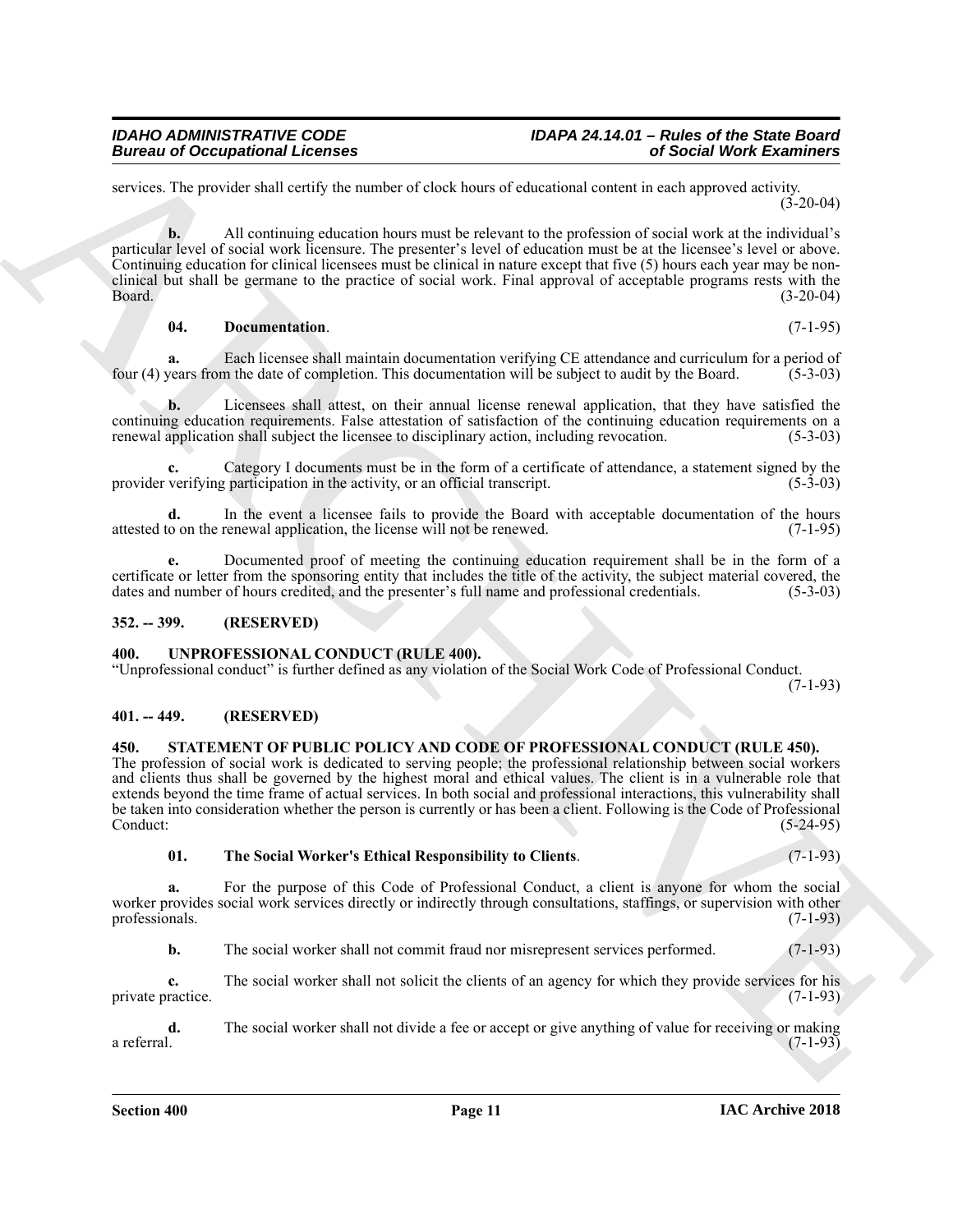**e.** The social worker shall provide clients with accurate and complete information regarding the district of the services available to them. extent and nature of the services available to them.

**f.** The social worker shall terminate service to clients, and professional relationships with them, when such service and relationships are no longer required or in which a conflict of interest arises. (7-1-93)

**g.** A social worker shall not violate a position of trust by knowingly committing any act detrimental to a client. (7-1-93)

Bureau of Cocalistic Learning and the projections of the state of the state of the state of the state of the state of the state of the state of the state of the state of the state of the state of the state of the state of **h.** A social worker shall not exploit their professional relationships with clients (or former clients). supervisees, supervisors, students, employees, or research participants, sexually or otherwise. Social workers shall not condone or engage in sexual harassment. Sexual harassment is defined as deliberate or repeated comments, gestures, or physical contacts of a sexual nature that are unwelcomed by the recipient. (7-1-93) gestures, or physical contacts of a sexual nature that are unwelcomed by the recipient.

**i.** A social worker shall not engage in romantic or sexual acts with a client or with a person who has been a client within the past three (3) years, with a relative of a client, or with a person with whom the client maintains a close personal relationship when it has the potential to be harmful to the client. A social worker shall not provide social work services to a person with whom he/she has had a romantic or sexual relationship. (4-4-13)

#### <span id="page-11-0"></span>**02. The Social Worker's Conduct and Comportment as a Social Worker**. (7-1-93)

**a.** In providing services, a social worker shall not discriminate on the basis of age, gender, race, color, religion, national origin, mental status, physical disability, social or economic status, political belief, or any other preference or personal characteristic, condition or status. (4-2-08)

**b.** Social workers shall not undertake any activity in which their personal problems are likely to lead to inadequate performance or harm to a client, colleague, student, or research participant. If engaged in such activity when they become aware of their personal problems, they shall seek competent professional assistance to determine whether they should suspend, terminate, or limit the scope of their professional activities. (7-1-93)

**c.** A social worker shall not practice while impaired by medication, alcohol, drugs, or other chemicals. A social worker shall not practice under a mental or physical condition that impairs the ability to practice  $\frac{1}{4-2-08}$ 

**d.** A social worker shall not repeatedly fail to keep scheduled appointments. (7-1-93)

**e.** The social worker who anticipates the termination or interruption of service to clients shall notify clients promptly and seek the transfer, referral, or continuation of services in relation to the clients' needs and preferences.  $(7-1-93)$ 

**f.** The social worker shall attempt to make appropriate referrals as indicated by the client's need for services. (7-1-93)

**g.** A social worker shall obtain the client's or legal guardian's informed written consent when a client is to be involved in any research project. A social worker shall explain the research, including any implications.

(7-1-93)

**h.** The social worker shall obtain informed consent of clients before taping, recording, or permitting third party observation of their activities. (7-1-93)

**i.** A social worker shall safeguard information given by clients in providing client services. Except when required by law or judicial order, a social worker shall obtain the client's informed written consent before releasing confidential information from the setting or facility except for compelling reasons defined as but not limited to:  $(7-1-93)$ 

i. Consultation with another professional on behalf of the client thought to be dangerous to self or  $\omega$  others;  $(7-1-93)$ 

**Section 450 Page 12**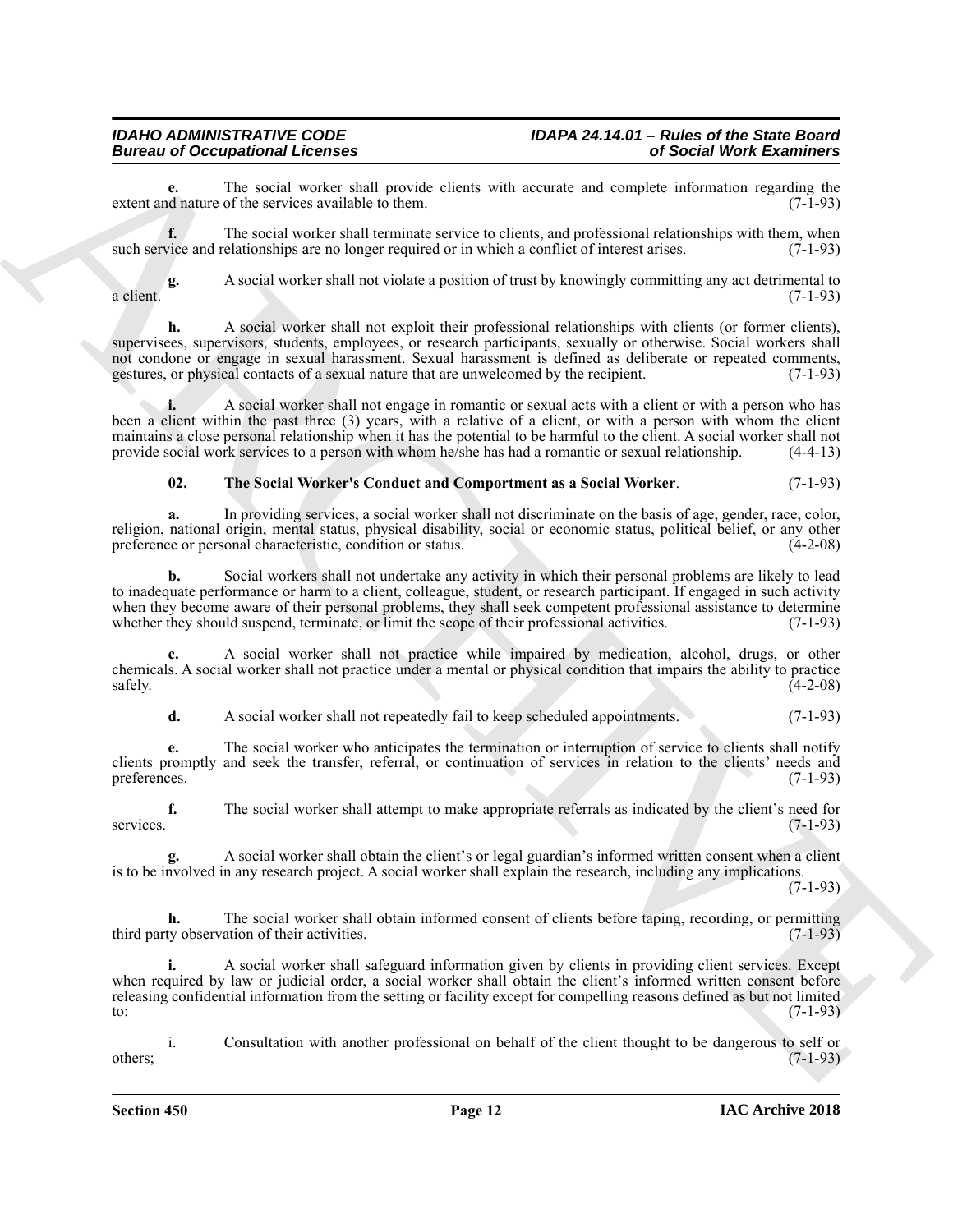ii. Duty to warn pursuant to Chapter 19, Title 6, Idaho Code; (5-24-95)

iii. Child abuse and sexual molestation pursuant to Chapter 16, Title 16, Idaho Code; and (5-24-95)

<span id="page-12-0"></span>iv. Any other situation in accordance with statutory requirements. (7-1-93)

**j.** A social worker shall report any violation of the law or rules, including Code of Professional Conduct, by a person certified under Chapter 32, Title 54, Idaho Code. (7-1-93)

**03. Competent Practice for Social Workers**. All social workers shall practice in a competent manner consistent with their level of education, training and experience. (3-20-04)

**a.** A social worker shall only represent himself and practice within the boundaries of his education, training, licensure level, supervision, and other relevant professional experience. (3-20-04)

**b.** A social worker shall only practice within new areas or use new intervention techniques or approaches after engaging in appropriate study, training, consultation, or supervision. (3-20-04)

**c.** A social worker shall exercise careful judgment, when generally recognized standards do not exist with respect to an emerging area of practice, and take responsible steps to ensure the competence of his practice.

(3-20-04)

**04. The Advertising Rules for Social Workers**. No social worker shall disseminate or cause the dissemination of any advertisement or advertising which is any way fraudulent, false, deceptive or misleading. Any advertisement or advertising shall be deemed by the board to be fraudulent, false, deceptive, or misleading if it:

(7-1-93)

<span id="page-12-1"></span>**a.** Contains a misrepresentation of fact; or (7-1-93)

Bureau of Occupations I Leonics<br>
in Distribution 1988<br>
in the University and the University Press Control in the S. Robert Co. This is A balan Code; and (5 24-83)<br>
in Calibration and control in the University and the Univ **b.** Is misleading or deceptive because in its content or in the context in which it is presented it makes only a partial disclosure of relevant facts. More specifically, it is misleading and deceptive for a social worker to advertise free services or services for a specific charge when in fact the social worker is transmitting a higher charge for the advertised services to a third party payor for payment or charges the patient or a third party. It is misleading and deceptive for a social worker or a group of social workers to advertise a social work referral service or bureau unless the advertisement specifically names each of the individual social workers who are participating in the referral service or bureau. (7-1-93)

**c.** Creates false or unjustified expectations of beneficial treatment or successful outcomes; or(7-1-93)

**d.** Fails to identify conspicuously the social worker or social workers referred to in the advertising as a social worker or social workers; or (7-1-93)

**e.** Contains any representation or claims, as to which the social worker, referred to in the advertising, fails to perform; or  $(7-1-93)$ 

**f.** Contains any representation which identifies the social worker practice being advertised by a name which does not include the terms "social worker," "social work," or some easily recognizable derivation thereof; or (7-1-93)

**g.** Contains any representation that the practitioner has received any license or recognition by the state of Idaho or its authorized agents, which is superior to the license and recognition granted to any social worker who successfully meets the licensing requirements of Chapter 32, Title 54, Idaho Code; or (7-1-93)

**h.** Appears in any classified directory, listing, or compendium under a heading, which when considered together with the advertisement, has the capacity or tendency to be deceptive or misleading with respect to the profession or professional status of the social worker; or (7-1-93)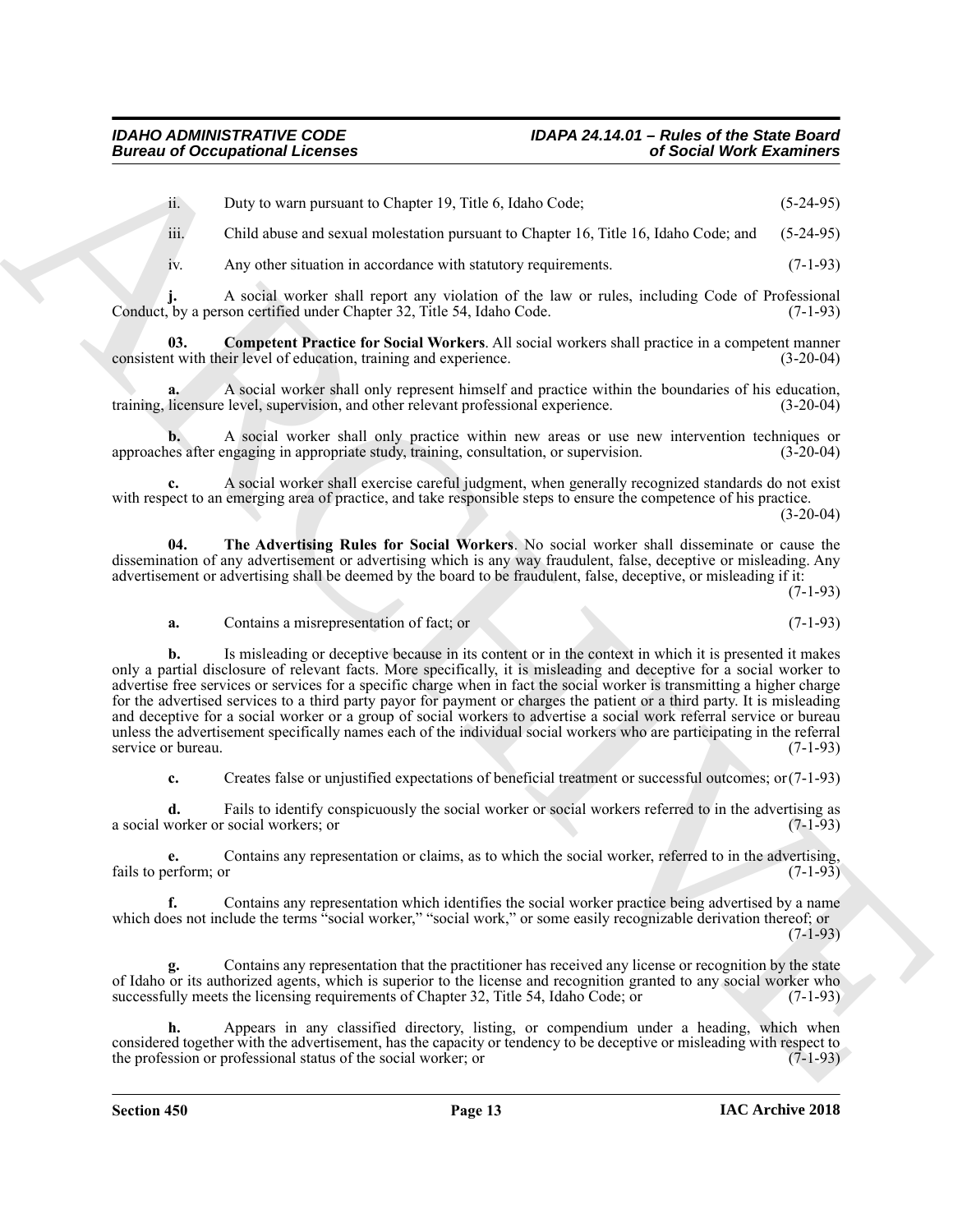<span id="page-13-10"></span>**i.** Contains any other representation, statement, or claim which is misleading or deceptive. (7-1-93)

Bureau of Occupational Leonies<br>
1. Constitute representative, distinctive representative, distinctive representative representative of the constrained of distinction<br>
1. Constitutional intervention of the constitution of **05. Dual Relationships**. A social worker shall not engage in dual or multiple relationships with clients, with relatives of a client, or with individuals with whom clients maintain close personal relationships, in which a reasonable and prudent social worker would conclude after appropriate assessment that there is a risk of harm or exploitation to the client or of impairing a social worker's objectivity or professional judgment. A dual or multiple relationship is a relationship that occurs when a social worker interacts with a client in more than one capacity, whether it be before, during, or after the professional, social, or business relationship. Dual or multiple relationships can occur simultaneously or consecutively. After an appropriate assessment that the relationship does not create a risk of harm or exploitation to the client and will not impair a social worker's objectivity or professional judgment, the social worker must document in case records, prior to the interaction, when feasible, the rationale for such a relationship, the potential benefit to the client, and anticipated consequences for the client. (4-4-13) relationship, the potential benefit to the client, and anticipated consequences for the client.

**06. Business Relationships**. A social worker shall not purchase goods or services from a client or otherwise engage in a business relationship with a client except when: (4-4-13)

<span id="page-13-9"></span>**a.** The client is providing necessary goods or services to the general public;  $(4-4-13)$ 

**b.** A reasonable and prudent social worker would determine that it is not practical or reasonable to obtain the goods or services from another provider; and (4-4-13)

**c.** A reasonable and prudent social worker would determine that engaging in the business relationship will not be detrimental to the client or the professional relationship.  $(4-4-13)$ 

**07. Bartering**. Bartering is the acceptance of goods, services, or other nonmonetary remuneration from a client in return for a social worker's services. Social workers shall not barter except when such arrangement is not exploitative and:

<span id="page-13-8"></span>**a.** Is initiated by the client and with the client's written informed consent; and (4-4-13)

<span id="page-13-6"></span><span id="page-13-5"></span>**b.** Has an easily determined fair market value of the goods or services received. (4-4-13)

#### <span id="page-13-0"></span>**451. -- 474. (RESERVED)**

#### <span id="page-13-1"></span>**475. DISCIPLINE (RULE 475).**

**01. Civil Fine**. The Board may impose a civil fine not to exceed one thousand dollars (\$1,000) upon a licensed social worker for each violation of Section 54-3211, Idaho Code. (3-18-99)

<span id="page-13-7"></span>**02. Costs and Fees**. The Board may order a licensed social worker to pay the costs and fees incurred by the Board in the investigation or prosecution of the licensee for violation of Section 54-3211, Idaho Code.

(3-18-99)

#### <span id="page-13-2"></span>**476. -- 499. (RESERVED)**

### <span id="page-13-3"></span>**500. RULEMAKING HISTORY PRIOR TO JULY, 1993 (RULE 500).**

Adopted January 30, 1980 Re-adopted October 11, 1983 Revised December 15, 1983 Rule C.4. and E.1.c. Adopted Emergency Re-adopted February 23, 1985 Re-adopted November 25, 1985 Re-adopted February 16, 1988 Re-adopted January 22, 1990 (7-1-93)

#### <span id="page-13-4"></span>**501. -- 999. (RESERVED)**